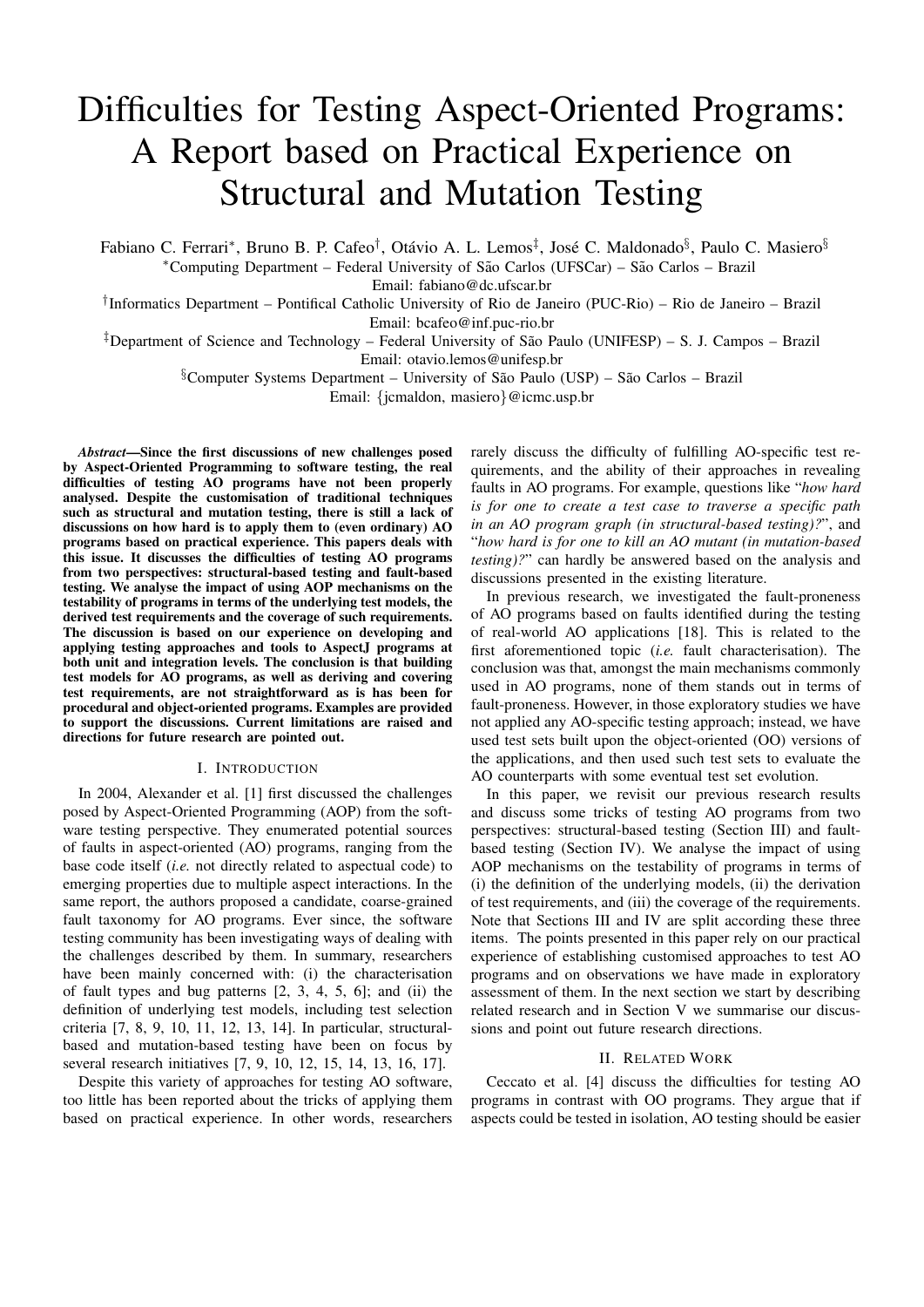than OO testing. According to them, code that implements crosscutting concerns is spread over several modules in OO systems, thus hardening test design and evaluation. The authors also propose a testing strategy to integrate base code and aspect incrementally. However, they have not reported any kind of evaluation of their strategy as we do in the next sections of this paper.

Zhao and Alexander [19] also propose an approach to test AspectJ AO programs as OO programs. Based on a decompilation process, Java code tested using conventional approaches. Although this may ease the tests, it may impose other obstacles specially when a fault is detected in the decompiled code. In such case, identifying the fault in the original – *i.e.* aspectual – code may become infeasible due code transformations that occur during the forwards and backwards compilation/weaving processes. Differently, in this paper we summarise a set of testing approaches that are directly applied to AspectJ programs, without requiring any decompilation step.

Xie and Zhao [20] discuss existing solutions for AO testing such as test input generation, test selection and runtime checking, mostly developed by the authors. For instance, their tools support automatic test generation based on compiled AspectJ aspects (*i.e.* classes as bytecodes). They also discuss unit and integration testing of aspects using wrapping mechanisms, control flow- and data flow-based testing based on early versions of AspectJ, and mutation testing applied to code obtained from refactoring aspects into ordinary Java classes. Differently from our work, Xie and Zhao do not present evaluation studies neither select examples extracted from practical evaluation.

## III. STRUCTURAL-BASED VIEWPOINT ANALYSIS

#### *A. Creating an Underlying Model*

The basic idea behind structural testing criteria is to ensure that specific elements (control elements and data structures) in a program are exercised by a given test set. A *controlflow graph* (CFG) is generally used to represent the control flow of a program, where nodes represent a statement or a block of statements, and edges represent the flow of control from one statement or block of statements to another. For data flow-based testing, the *def-use graph* extends the CFG with information about the definitions and uses of variables [21].

It is supposed that the underlying model represents the dynamic behaviour of programs based on static information to generate relevant test requirements. In general, such static information is extracted from the source code. However, there may be differences between what is extracted from source code and what is the real dynamic behaviour. In techniques such as OO programming, such differences can be seen in cases of, for example, overriding and recursion. In such cases, a special representation of these cases in the underlying model can help to reveal problems related to the dynamic behaviour.

In AOP, this situation seems to be more critical. Underlying models for AO testing are often adapted from other paradigms and programming techniques. Such models adapt existing models by simply adding nodes and edges to represent the integration of some aspectual behaviour with the base program [7, 22, 14]. This is a problem because the gap between the static information used to build the underlying model in AOP and the its dynamic behaviour is more evident. For example, AOP allows the use of different mechanisms, such as the *cflow* command or the *around* advice, which are inherently runtime dependent.

The generation of the underlying model for AO programs requires a more sophisticated approach. To ameliorate the aforementioned problem, in our work [9, 12, 23, 16] we use the Java bytecode to generate the underlying model for programs written in Java and AspectJ. It takes advantage of the AspectJ weaving process to extract static information of two different programming languages from one unified representation (bytecode). This reduces the gap between static information and dynamic behaviour of a program. Moreover, our approach handles some particular cases where the bytecode does not have sufficient information for building the underlying model. This is related to information that enables the generation of relevant test requirements for testing OO and AO programs such as overriding, recursion and around advice.

#### *B. Deriving Test Requirements*

To better analyse the issues of deriving test requirements in AO programs, we summarise some research where structural testing criteria were proposed for procedural and OO programs. Afterwards, we describe adapted procedural and OO criteria to AO programs and contrast a specific AO approach with AO adapted criteria to emphasise the tricks of deriving test requirements in AO programs.

*Structural requirements for procedural and OO programs:* Control flow- and data flow-based criteria for procedural programs (e.g. all-nodes, all-edges and all-uses) are wellestablished. They date from 30 years ago [21], and have been evolved to address the integration level [24]. The underlying models explicitly show the internal logic of units and the data interactions when either unit or integration testing are on focus.

For OO programs, control flow and data flow criteria are evolutions of criteria defined for procedural programs. For instance, Harrold and Rothermel [25] addressed the structural testing of OO programs by defining data flow-based criteria for four test levels: intra-method, inter-method, intra-class and inter-class. The authors addressed only explicit unit interactions; dealing with polymorphic calls and dynamic binding issues – *i.e.* OO specificities – was listed as future work [25].

Inspired by Harrold and Rothermel's criteria, Vincenzi et al. [26] presented a set of testing criteria based on both control flow and data flow for unit (*i.e.* method) testing. Vincenzi et al.'s approach relies on Java bytecode analysis and is automated by the *JaBUTi* tool.

*Structural requirements for AO programs:* In our research [9], we developed an approach for unit testing of AO programs considering a unit to be a method or an advice. We proposed a model to represent the control flow of a unit and the join points where advices are going to be activated. Special types of nodes, the so called *crosscutting nodes*, are included in the CFG to represent additional information about the type of advice that affects that point, as well as the name of the aspect the advice belongs to. Control flow and data flow testing criteria are proposed to particularly require paths that include the crosscutting nodes and their incoming and outgoing edges.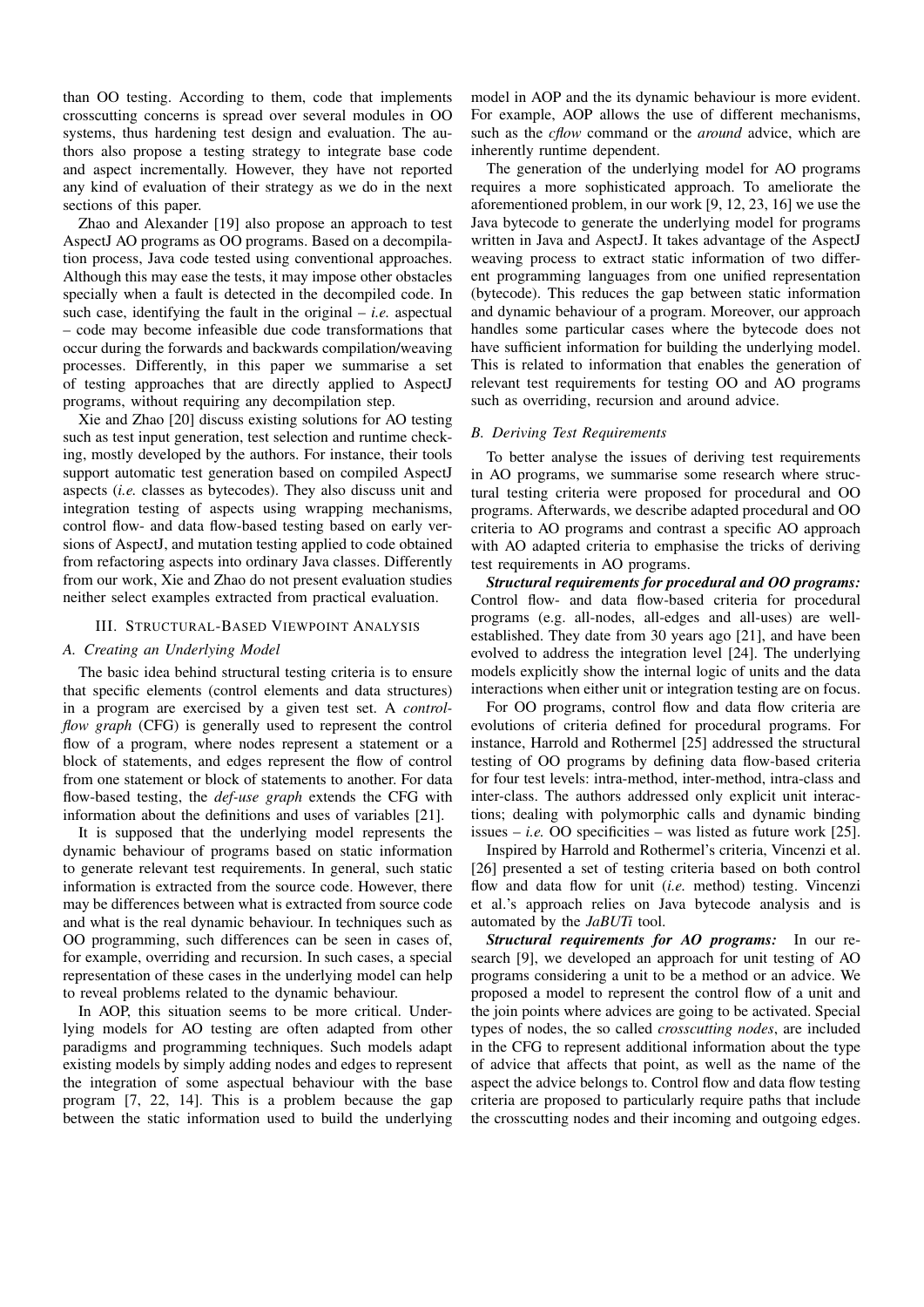To address the integration level, we explored the pairwise integration testing of OO and AO programs [12]. In short, the approach combines two communicating units into a single graph. We also defined a set of control flow and data flow criteria based on such representation. Figure 1 exemplifies the integration of two units (caller and called). Note that one of the units is affected by a before advice, which is represented with the crosscutting node notation. Note that crosscutting nodes are represented as dashed, elliptical nodes.



Fig. 1. Example of an integrated CFG for the pairwise approach [12].

Neves et al. [23] developed an approach for integration testing of OO and AO programs in which a unit is integrated with all the units that interact with it in a single level of integration depth. We presented an evolution [16] of the approaches presented by ourselves [9, 12] and by Neves et al. [23]. We enlarged the integration of units considering deeper interaction chains (up to the deepest level), without making the integration testing activity too expensive, since we integrate units in a configurable level of integration depth. We also proposed control flow and data flow criteria for the proposed approach. We highlight that the representation model we proposed relies on Java bytecode analysis, likewise our previous and Neves et al. [23]'s approaches, and also represents crosscutting nodes using a special type of node.

We also proposed another approach to the integration testing of AO programs [13]. It characterises the whole execution context for a given piece of advice in a model that represents the execution flow from the aspect perspective [13]. A set of control flow and data flow criteria is proposed to require the execution of paths related to base code–advice integration.

#### *C. Covering and Analysing Test Requirements*

In a series of preliminary assessment studies, we emphasised the effort required to cover test requirements derived from the proposed criteria for pairwise testing [12], multi-level integration testing [16] and pointcut-based integration testing [13]. A summary of the results is depicted in Table I.

For each application we collected, for example, the number of test cases required to cover 100% of all-nodes, all-edges, and all-uses of each unit (#u.TCs in Table I), and number

of additional test cases required to cover requirements derived from the testing criteria of each approach (#ad.TCs in Table I). Note that in these studies we targeted optimal test sets with the minimum number of test cases as possible.

Analysing Table I we notice that in three applications (Stacks, Subj-obs and Bean) no additional effort was necessary considering all testing approaches. The other three applications (Telecom, Music and Shape) needed less than 25% of additional test cases from the initial unit test set to cover the testing criteria of each approach. The only exception was the number of additional test cases of the multi-level integration approach in the Shape application. In this case, due to the depth considered during the generation of the test requirements, the cyclomatic complexity of some units largely increased the number of required test cases.

Despite the low number of additional test cases required to cover all test requirements of the proposed approaches, the analysis of the underlying model for creating test cases is not trivial. It is essential that the model facilitates the understanding of the dynamic behaviour of a program, and thus the generation of relevant test cases. An example where the underlying model helps with the understanding of the dynamic behaviour can be found in Figure 2.



Fig. 2. CFG of an around advice with a proceed command.

The figure shows the CFG of the multi-level approach of the method *m1*. The *around* advice will be executed replacing the join point which is the call of method *m2*. Moreover, within the execution of the advice, there is a possibility of the execution of the proceed command which returns the execution flow to the join point. The CFG shown in Figure 2 tries to represent such execution by showing the replacement of the join point by the advice, and the return of the execution flow to the join point by the execution of the proceed command.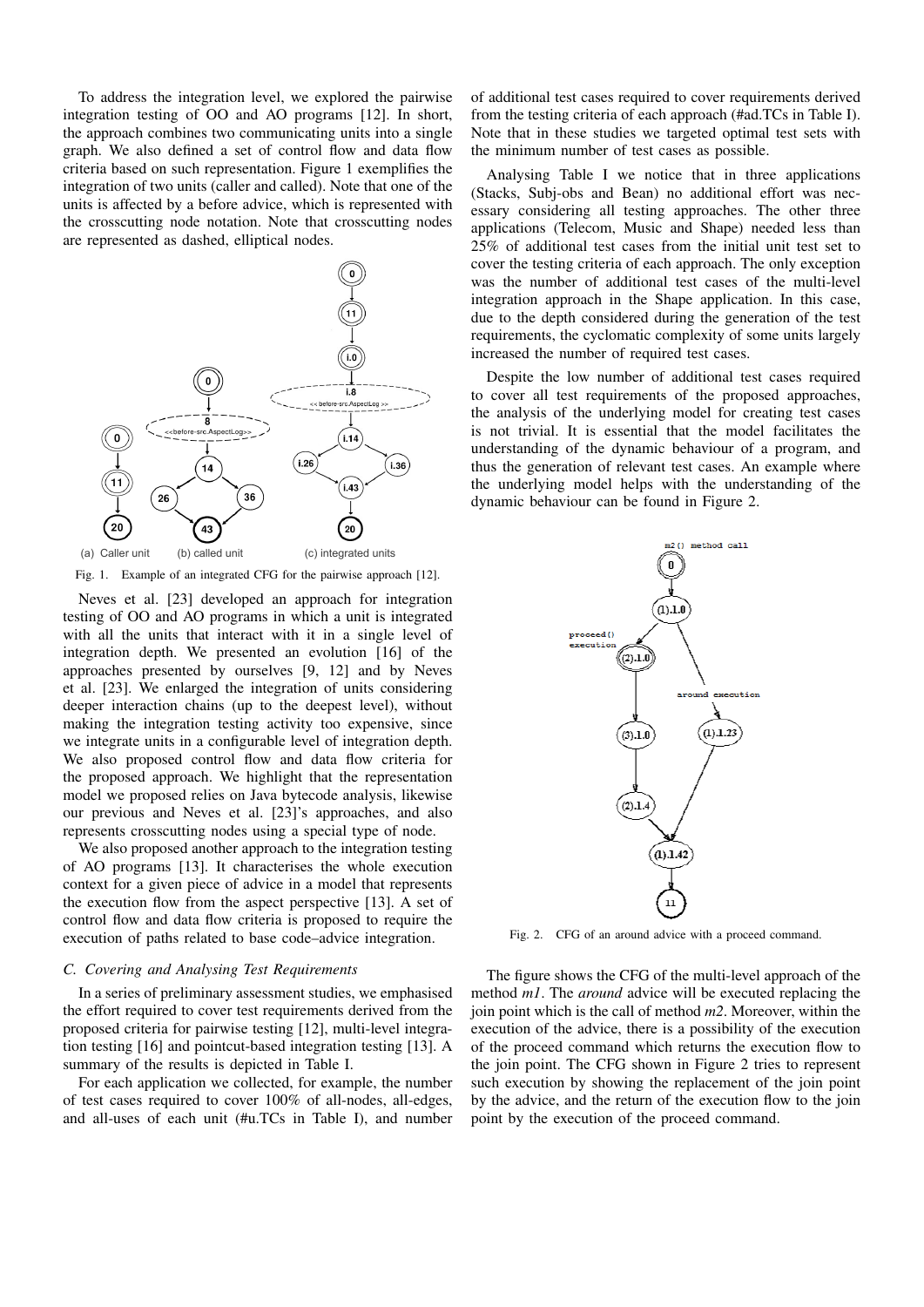| <u>KESULIS UP EVALUATIUN STUDI UP STRUCTURAL-BASED TESTING APPROACHES.</u>                                                                                                    |     |     |               |           |            |         |            |                              |                                 |         |            |                  |         |
|-------------------------------------------------------------------------------------------------------------------------------------------------------------------------------|-----|-----|---------------|-----------|------------|---------|------------|------------------------------|---------------------------------|---------|------------|------------------|---------|
| Application & basic metrics                                                                                                                                                   |     |     | Pairwise [12] |           |            |         |            | Multi-level integration [16] | Pointcut-based integration [13] |         |            |                  |         |
|                                                                                                                                                                               |     |     |               |           |            |         |            | Max                          |                                 |         |            |                  |         |
|                                                                                                                                                                               | #C  | #A  | #u            | $\#u.TCs$ | $\#ad.TCs$ | %ad.TCs | $\#u$ .TCs | Depth                        | $\#ad.TCs$                      | %ad.TCs | $\#u$ .TCs | $\#ad.TCs$       | %ad.TCs |
| 1. Stack                                                                                                                                                                      |     |     |               |           |            |         |            |                              |                                 |         |            |                  |         |
| 2. Subj-obs                                                                                                                                                                   |     |     | 14            |           |            |         |            |                              |                                 |         |            |                  |         |
| 3. Bean                                                                                                                                                                       |     |     | 15            |           |            |         |            |                              |                                 |         |            |                  |         |
| 4. Telecom                                                                                                                                                                    |     |     | 46            | 22        |            |         |            |                              |                                 |         |            |                  |         |
| 5. Music                                                                                                                                                                      | 10  |     | 45            |           |            | Iб      |            |                              |                                 | 18      |            |                  |         |
| 6. Shape                                                                                                                                                                      |     |     | 52            | 25        |            | 24      | 14         |                              |                                 | 150     |            |                  |         |
| <b>AVERAGE</b>                                                                                                                                                                | 5.2 | 1.8 | 30.8          | 13.7      | -8         | 8.2     | 12.5       | 3.8                          | 4.5                             | 29.5    | 13.7       | $\overline{0}$ . | 3.5     |
| Legend:                                                                                                                                                                       |     |     |               |           |            |         |            |                              |                                 |         |            |                  |         |
| #u: # of units #u.TCs: # of tests for units #ad.TC: # of tests added to cover criteria %ad.TC: % of tests added to cover criteria<br>#A: # of aspects<br>$\#C$ : # of classes |     |     |               |           |            |         |            |                              |                                 |         |            |                  |         |

TABLE I RESULTS OF EVALUATION STUDY OF STRUCTURAL-BASED TESTING APPROACHES.

#### IV. MUTATION-BASED VIEWPOINT ANALYSIS

# *A. Creating an Underlying Model*

Fault-based testing relies on fault models and fault taxonomies – that is, sets of prespecified faults [27]. They guide the selection of test cases that reveal those faults. Fault models and taxonomies can be devised from a combination of historical data, researchers' and practitioners' expertise, and specific programming paradigm concepts and technologies.

For AOP, faults taxonomies are mostly based on the pointcut–advice–ITD (intertype declaration) model implemented in AspectJ. We identified and grouped together several fault types for AO software that have been described by other researchers [1, 2, 3, 4]. Additionally, we included new fault types that can occur in programs written in AspectJ [10, 6].

The taxonomy encompasses 26 different fault types distributed over four categories, Category F1 includes eight pointcut-related fault types; for instance, incorrect join point quantification and incorrect pointcut composition rules. Category F2 includes nine fault types that regard ITD- and declarelike expressions. Examples are improper class member introduction and incorrect aspect instantiation rules. Category F3 includes six types of faults related to advice definition and implementation; for example, incorrect advice logic and incorrect advice-pointcut binding. Finally, F4 includes three faults types rooted in the base program. Examples are code evolution that causes pointcuts to break and duplicated crosscutting code.

We used the taxonomy to classify 104 faults documented from 3 medium-sized AO systems [6]. Overall, it has shown to be complete in terms of fault categories. It also helped us to characterise recurring faulty implementation scenarios that should be checked during the development of AO software.

# *B. Deriving Test Requirements*

A largely explored fault-based criterion is the mutation testing [28]. Based on a fault taxonomy, mutation operators are designed to insert faults into a program, creating slightly modified versions of the program. These are called *mutants* and are used to evaluate the ability of the tests to reveal those artificial faults. Only mutants that behave differently from the original program are considered for computing test coverage.

In this section we first summarise how mutation operators have been designed for procedural and OO paradigms. Then, we contrast this process with the designing of AO operators.

*Mutation operators for procedural and OO programs:* Agrawal et al. [29] designed a set of unit mutation operators – 77 operators in total – for C programs, which was based on an existing set of 22 mutation operators for Fortran [30]. Although the number C-based mutation operators is much larger than the number Fortran-based ones, Agrawal et al. explain that their operators are either customisations or extensions of the latter, however considering the C's specificities [29].

Delamaro et al. [31] addressed the mutation testing of procedural programs at the integration level. The authors proposed the Interface Mutation criterion, which focuses on communication variables and encompasses a set of 33 mutation operators for C programs.

In 2004, Vincenzi [32] analysed the applicability of these two sets of C-based operators in the context of object-oriented programs. The author focused on C++ and Java programs. With a few customisations and restrictions, Vincenzi concluded that most of the operators are straightforwardly applicable to programs written in these two languages.

The 24 inter-class mutation operators for Java programs proposed by Ma et al. [33] intend to simulate OO-specific faults. They focus on changes of variables, but also address the modification of elements related to inheritance and polymorphism (*e.g.* deletion of an overriding method or class field, or removal of references to overridden methods and fields). This is clearly an attempt to address paradigm-specific issues, even though some preliminary assessment has shown that the operators are not effective in simulating non-trivial faults [34].

Based on this brief analysis, we conclude that designing those operators was a "natural" evolution of operators previously devised for procedural programs, despite addressing different testing levels (*i.e.* unit and integration testing) and fault types. A few exceptions regard some class-level operators [33] which still require to assessed through empirical studies.

*Mutation operators for AO programs:* Similarly to structural-based approaches for OO programs, all the mentioned sets of mutation operators can be applied to AO programs. However, they are not intended to cover AOPspecific fault types. To apply mutation testing to AO programs properly, one must consider the new concepts and, in particular, the AOP mechanisms together with fault types that can be introduced into the software. The design of mutation operators for AO programs must take these factors into account.

In our previous research, we designed a set of 26 mutation operators for AspectJ programs [10]. The operators address instances of several fault types (18 in total) described in the taxonomy mentioned in Section IV-A. In particular, the operators simulate instances of faults within the first three categories (F1, F2 and F3). These fault types are strictly related with the main concepts introduced by AOP.

In a preliminary assessment study, we checked the ability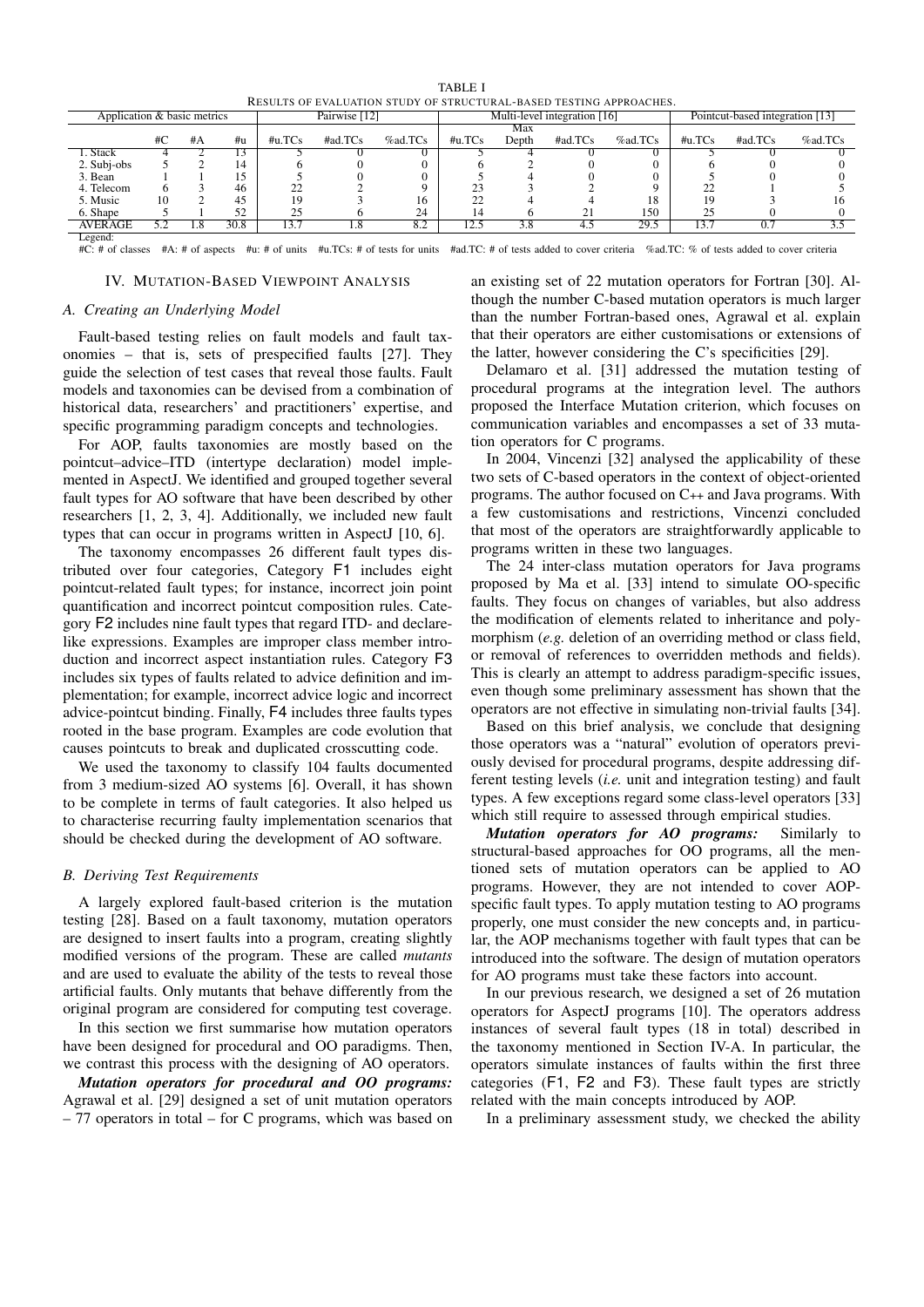of the operators to simulate non-trivial faults [35]. We applied the operators to 12 small-sized AspectJ programs and ran the non-equivalent mutants on a functional-based test set. Table II summarises the study results. It includes: some metrics for the systems (*e.g.* the number of aspects, pointcuts and advices); the number of mutants by group of operators; the number of equivalent, anomalous and live mutants; the number of mutants killed by the original test set; and the number of test cases that have been added to kill the mutants that remained alive.

Regarding the numbers of mutants for each group of operators (columns 8–10 in the table), we can observe that changes applied to pointcuts yield the largest number of mutants for all systems except for FactorialOptimiser. In total, they represent nearly 76% of mutants (703 out of 922). This was expected since G1 is the largest operator group, and the mutation rules encapsulated in these operators addresses varied parts of pointcuts. Nonetheless, as discussed in the next section, the analysis step for pointcut-related mutants can be partially automated, thus reducing the effort required for this task.

#### *C. Covering and Analysing Test Requirements*

According to the results presented in Table II, the operators were able to introduce non-trivial faults into the systems. In total, 39 mutants remained alive after the test set execution in 7 out of 12 systems. The main point here regarded the analysis of such mutants to figure out if we needed to either classify them as equivalent or devise new test cases to kill them.

The analysis of conventional mutants (*i.e.* derived from non-AO programs) is typically unit-centred; the task is concentrated on the mutated statement and perhaps on its surrounding statements. For AO mutants, on the other hand, detecting the equivalent ones may require a broader, in-depth analysis of the woven code<sup>1</sup>. This is due to the quantification and obliviousness properties [36] that are realised by AOP constructs such as pointcuts, advices and declare-like expressions.

```
Original advice & pointcut:
  1 after(Account account) returning:
         2 set(int Account.owed) && this(account) {
3 if (account.getOwed() > account.getCreditLimit())
4 account.suspended = true;
     else account.suspended = false;
6 }
  Mutant:
1 after(Account account) returning:
2 set(int Account.*) && this(account) {
```


The code excerpts shown in Figure 3 illustrate a scenario in which an in-depth analysis was required. It consists of a pair advice–pointcut and a pointcut mutant produced by the PWIW operator (Pointcut Weakening by Insertion of Wildcards) [10] for the MusicOnline system, which consists in an online music service presented by Bodkin and Laddad [37]. At the first view, the mutant could not be classified as equivalent, since the mutant pointcut matched four join points in the base code, while the original pointcut matched only three. This additional activation of the *after returning* advice represents undesired

control flow. However, the extra advice execution did not produce an observable failure. In this case, the advice logic sets the account status – suspended or not – according to the current credit limit. The extra advice execution would set the suspended attribute as *false* twice in a roll; nevertheless, the system behaves as expected despite this undesired execution control flow. Consequently, this mutant must be classified as equivalent. The conclusion is that, even though a mutation can impact on the quantification of join points, the behaviour of the woven application may remain the same.

Mutations such as the one shown in Figure 3 require dynamic analyses of the woven code to help one identify (un)covered test requirements, since the aspect-base interactions cannot be clearly seem at the source code level. On the other hand, as shown in Table II, many mutants were automatically set as equivalent<sup>2</sup>. They are all pointcut-related mutants, and the automatic detection of the equivalent ones is based on the analysis of *join point static shadows* [39]. If two pointcut capture the same set of join points, they are considered equivalent, despite the dynamic residues left in the base code during the weaving process.

#### V. DISCUSSION AND FINAL REMARKS

A report recently published summarised the contributions of the Brazilian community to the "world" of AO Software Development [40]. For testing, five key challenges are listed: (1) identifying new potential problems; (2) defining proper underlying models; (3) customising existing test selection criteria and/or defining new ones; (4) providing adequate tool support; and  $(5)$  experimenting and assessing the approaches.

In spite of the challenges addressed by our research (mainly challenges 1–4), a major open issue enumerated by Kulesza et al. [40] concerns the lack of experimental studies to assess the usefulness and feasibility of AO testing approaches. With respect to this, the results of the preliminary studies presented in Sections III and IV represent only initial evaluation stage. Other studies that address AO systems larger than the ones used in the preliminary evaluation are strongly necessary, though not available for the time being. For instance, for larger AO systems, we have estimated the effort to cover structural requirements derived from the pointcut-based approach based on a theoretical analysis [13]. Besides this, we have also roughly estimated the cost of mutation testing in terms of number of mutants for larger systems [35]. However, only by creating adequate test suites for such large systems one shall be able to draw conclusions about the feasibility and usefulness of AO-specific test selection criteria.

We highlight that this limitation is general in regard to research on AO testing. Overall, other research initiatives address only small-sized applications [8, 22, 11, 15, 14]. Only a few studies and approaches that may be related to testing (*e.g.* characterisation of bug patterns for exception handling [5] and AO refactoring supported by regression testing [2]) have handled larger AO systems, not only "toy" examples.

As future work, we are planning cross-comparison studies considering test selection criteria of different techniques within

<sup>&</sup>lt;sup>1</sup>The inter-class mutation operators for Java [33] pose a similar challenge: mutations of inheritance and polymorphism elements also require broad analyses of the compiled application.

<sup>2</sup>The testing process and criterion application was supported by the *Proteum/AJ* tool [38]. More details can be found in a previous paper [35].